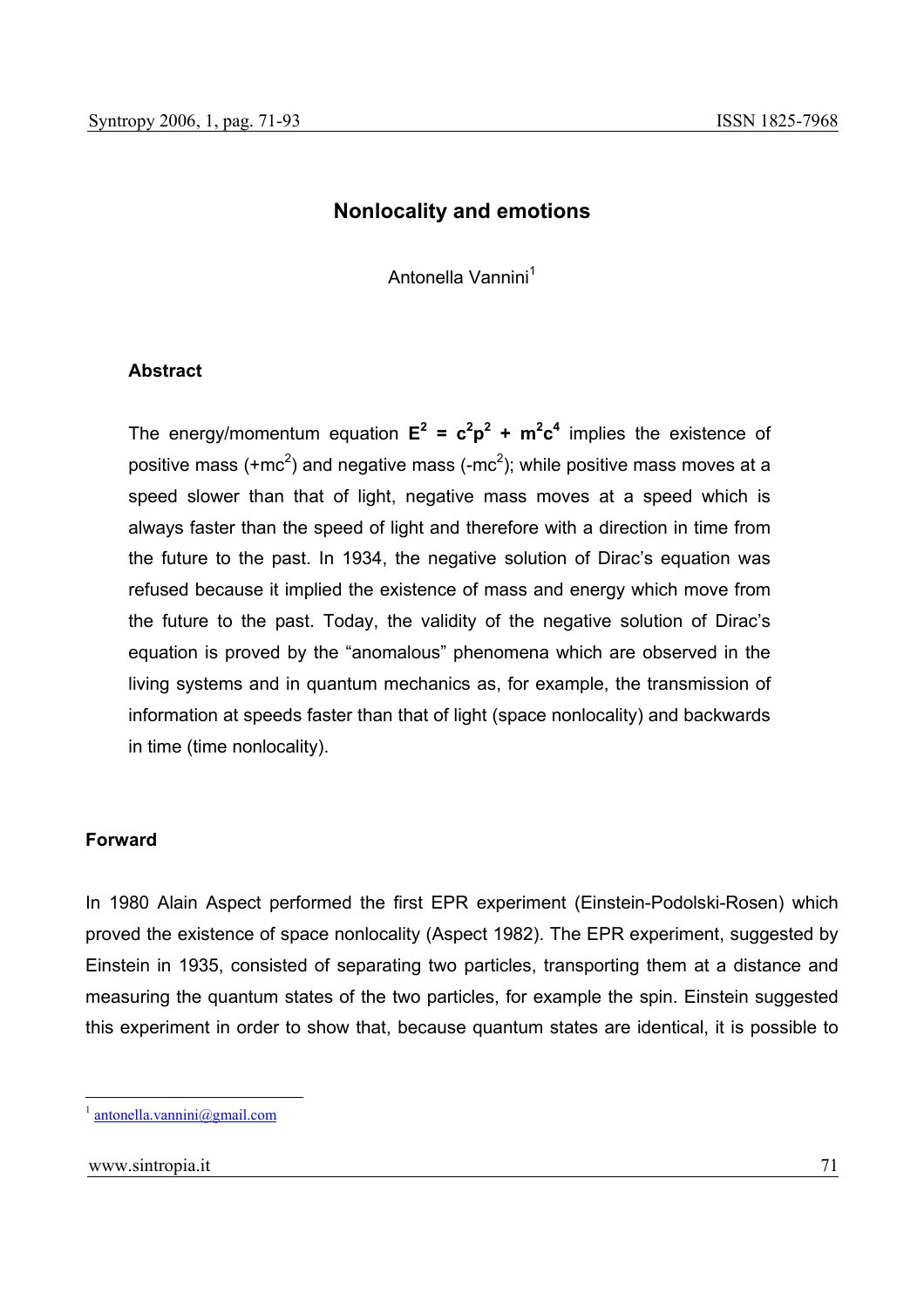know at the same moment all the information, contradicting in this way Heisenberg's uncertainty principle.

Alain Aspect's experiment has since then been replicated in laboratories all over the world and shows that when two particles are separated, independently from the distance, the measures performed on one particle correspond instantly to the state of the other particle. It is as if the second particle "knows" the state of the other one independently from the distance. It appears that the information which underlies this "knowledge" can travel any distance instantaneously. In Alain Aspect's experiment it was estimated that the speed of the transmission of information was at least 20 time the speed of light in empty space. In a more recent experiment performed in Geneva by Nicolas Gisin (Baggott 2003), according to the most conservative calculations, a speed of at least 20,000 time the speed of light was obtained, while according to less conservative calculations the speed was at least 30 million time the speed of light. In both cases these results violate the assumption of special relativity according to which the limit to the transmission of a signal is the speed of light.

EPR experiments show that in some way the spin of particles are instantaneously connected (nonlocality) and that this connection does not obey the standard transmission of signals which is limited to 300,000 km/s. The most recent experiments have involved an increasing number of particles and have shown the same results: distance does not slow the transmission of the signal. Any pair of particles, electron, neutrons and protons, which has shared the same quantum state in any point of space and time, stays connected independently from the space and the time. The results of EPR experiments lead to the conclusion that the correlation among quantum states is invariant in relation to space and time.

In the Spring of 2004 two teams of physicists, one at the National Institute of Standards in Colorado (Barrett 2004) and the other at the University of Innsbruck in Austria (Riebe 2004), demonstrated that the quantum state of entire atoms can be teleported by transporting the quantum bits ("qubits") that define the atoms. In the Colorado experiment led by M.D. Barrett, the ground state of beryllium ions was successfully teleported, and in the Innsbruck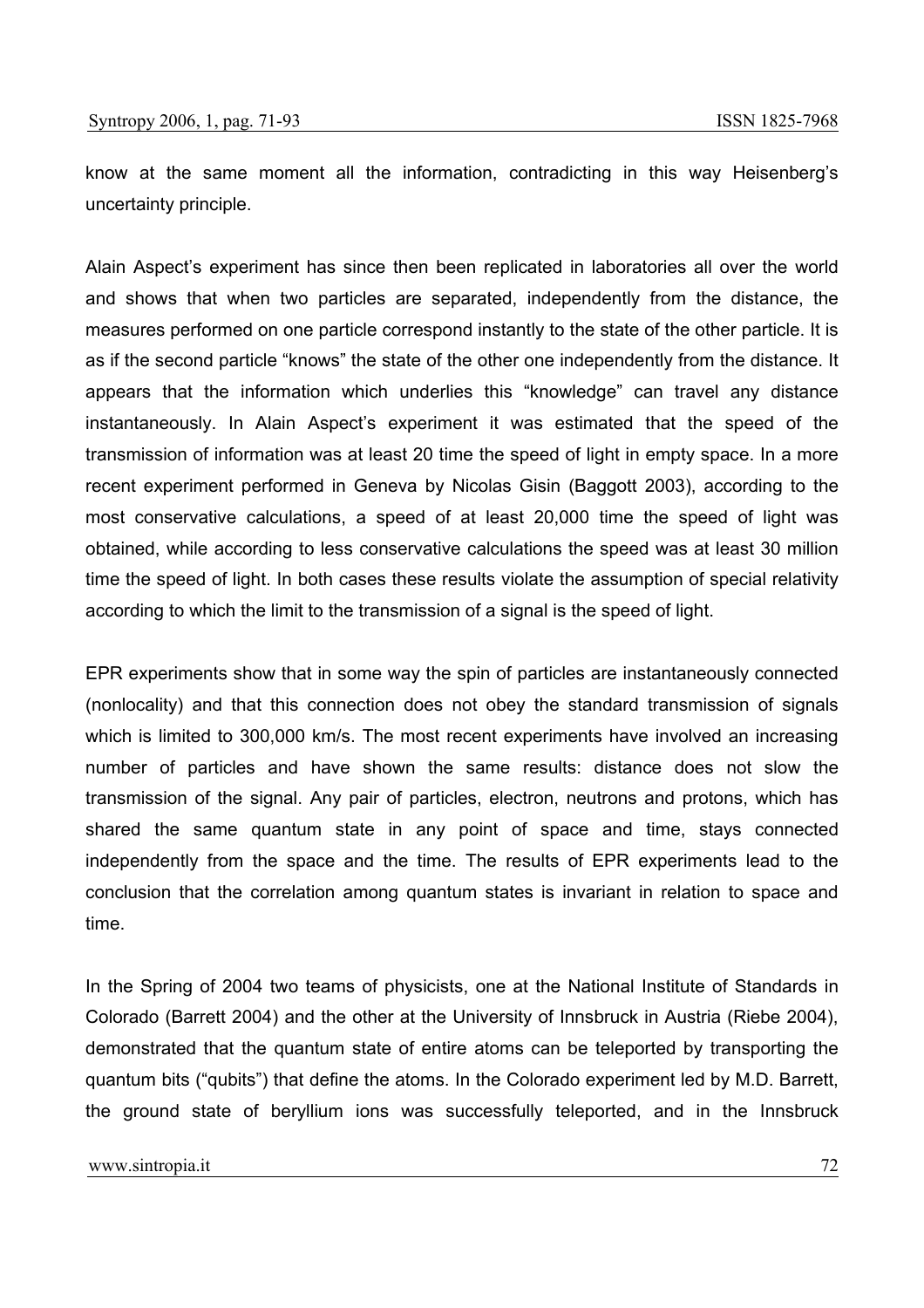experiment headed by M. Riebe, the ground and metastable states of magnetically trapped calcium ions were teleported.

EPR experiments have proved that it is possible to transmit information instantaneously independently from the distance in space and time. This fact is now known as nonlocality and it involves the very smallest as well as the very largest structures of the universe. Cosmologists Menas Kafatos and Robert Nadeau (2001) entitled their study of the cosmos "The Nonlocal Universe" and quantum theorist Henry Stapp does not hesitate to affirm that the finding of nonlocality is the most profound discovery in all of science (Plotnisky 2002).

### **1. Puthoff and Targ experiments and their military applications**

At the beginning of the seventies two physicists, Russell Targ and Harold Puthoff, undertook a series of experiments on the quantum properties of the brain. The first experiments placed a "receiver" subject in a sealed, opaque, and electrically shielded chamber, and the "sender" subject in another room where he or she was subjected to bright flashes of light at regular intervals. The brain-wave patterns of both sender and receiver were registered on electroencephalograph (EEG) machines. As expected, the sender exhibited the rhythmic brain waves that normally accompany exposure to bright flashes of light. However, after a brief interval the receiver also began to produce the same patterns, although he or she was not being directly exposed to the flashes and was not receiving ordinary sense-perceivable signals from the sender.

In 1972 Puthoff circulated a proposal to obtain a small grant for research in quantum biology (Puthoff 1996). In his paper "CIA-Initiated Remote Viewing Program at Stanford Research Institute" Puthoff says that this proposal arrived to Ingo Swann who informed him about the experiments of Gertrude Schmeidler, President of the Parapsychology Association of New York in the years 1959-1971; from this contact a paper was written which was eventually published as part of a conference proceeding (Puthoff 1975) describing the skills of Ingo Swann. In a few weeks a couple of visitors showed up at SRI (Stanford Research Institute)

www.sintropia.it 23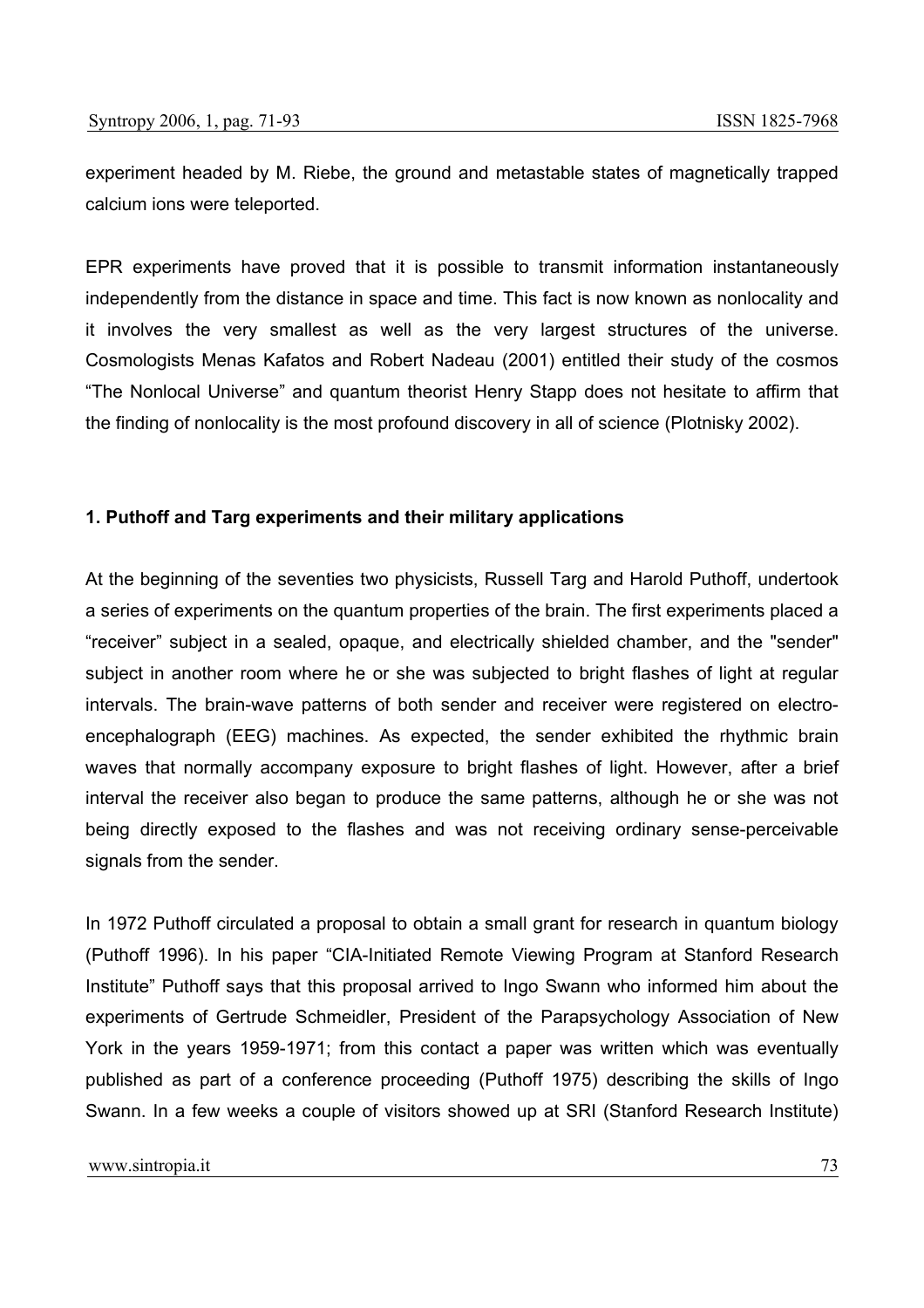with credentials from the CIA and asked Puthoff if he could help them to evaluate information arriving from the Soviet Union which showed big military spending in the field of psychotronics relative to the quantum properties of mind (DIA 1978). CIA knew of Puthoff's previous involvement as a Naval Intelligence Officer and a civilian employee of the National Security Agency (NSA).

### *- Early experiments*

CIA gave Puthoff a grant for 8 months for a "Biofield Measurements Program". In these 8 months Puthoff started to perform double-blind experiments regarding the transmission of symbols hidden in boxes and envelopes. Soon after he initiated experiments with sender and receiver subjects; the sender was located in the San Francisco Bay and the receivers had to describe or draw the objects around the sender.

The results of these experiments are now public (Puthoff 1974, 1976, 1977) and the replication of these results has been performed by many independent laboratories (Bisava 1979, Dunne 1979, Jahn 1982, 1986, 1987).

In 7 experiments out of 55 the CIA monitors were involved as experimental subjects and the results obtained were statistically significant, showing that the transmission of information was possible also using subjects which did not show any particular ability.

In the IEEE document Puthoff compares the photos of the selected targets and the drawings and descriptions performed by the experimental subjects. The results were encouraging: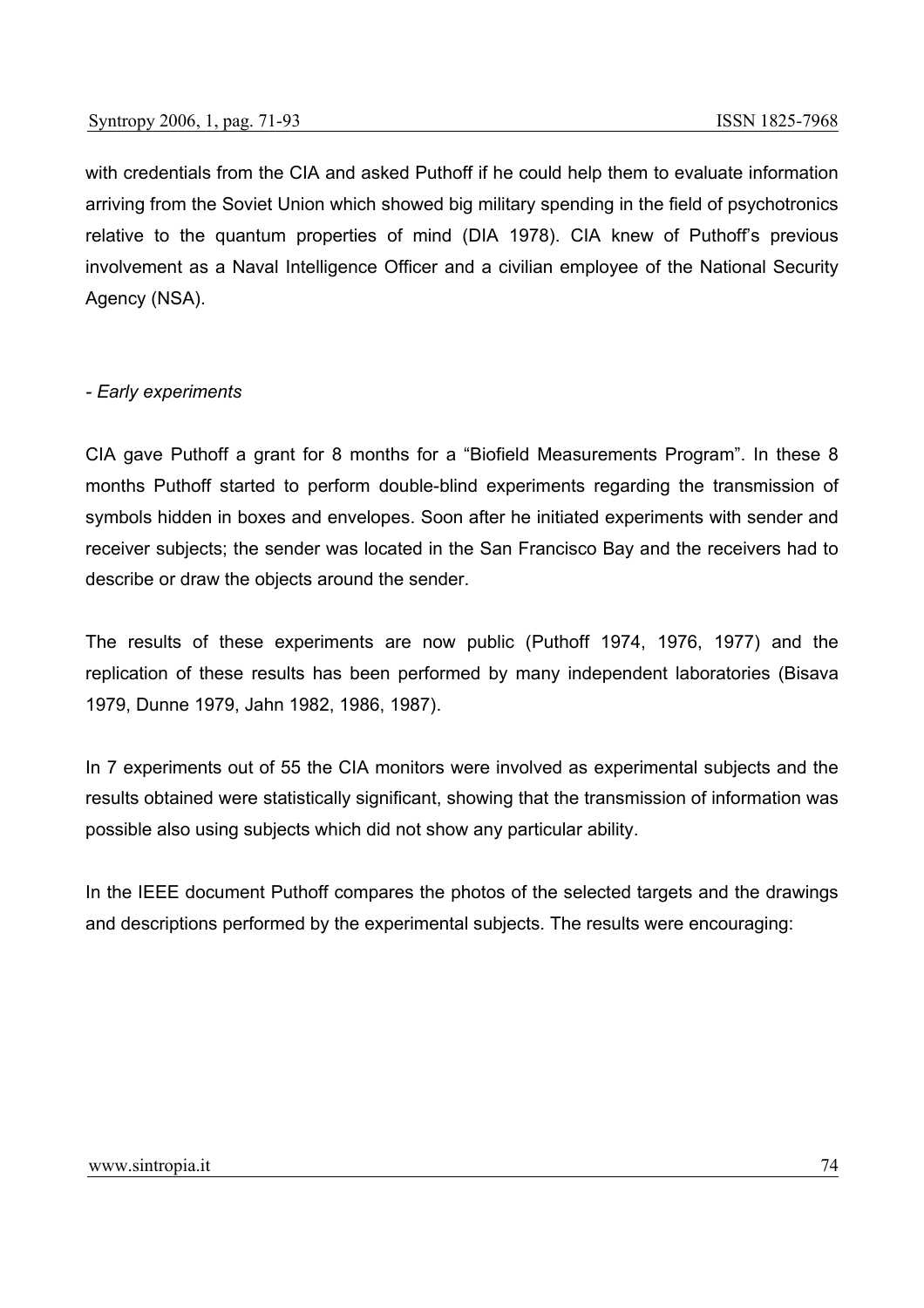

Example of one of the first drawings produced using the information transmitted using remote viewing technique devised by Puthoff

These results led CIA to conclude that the techniques developed at SRI allowed the transmission of information. As summarized in the Executive Summary Final Report (Puthoff 1974b, Puthoff 1 Dec. 1975) of the second year of the program: "The development of this capability at SRI has evolved to the point where visiting CIA personnel with no previous exposure to such concepts have performed well under controlled laboratory conditions (that is, generated target descriptions of sufficiently high quality to permit blind matching of descriptions to targets by independent judges)." What happened next, however, made these results pale in comparison.

### *- Acquisition of remote information using geographical coordinates*

The experiments were soon expanded to test remote acquisition of information without a sender subject, but just using geographical coordinates such as longitude and latitude in degrees. This new technique was named Scanate (scanning by coordinates) and its main difficulties are discussed in detail by Puthoff (1977). After just a few months, high quality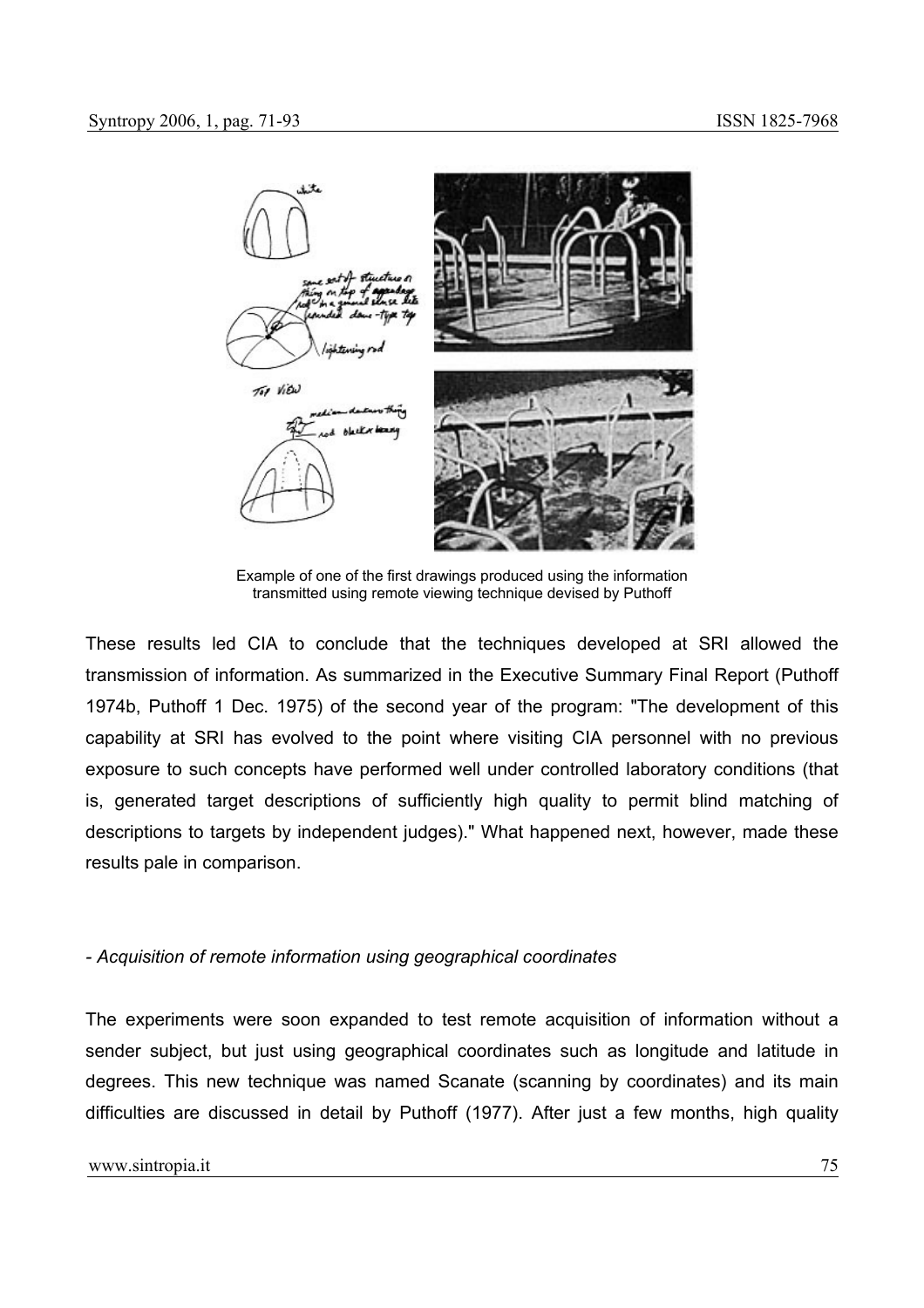results were obtained; the complete transcription of Scanate sessions held during 1973 are now available in the Executive Summary of the Final Report of the second year. For example, a few days before the flyby of Pioneer 10 near to Jupiter (3 December 1973) Ingo Swann analyzed the planet by remote viewing, and described small rings around Jupiter, which are very difficult to see, and which were later discovered and photographed (Puthoff 1996).

The first rigorous test of the Scanate procedure was performed with the experiment known as "The West Virginia Site". The SRI team received geographical coordinates of a site which was unknown to experimenters as well as subjects. Coordinates were given as grades, minutes and seconds on a double-blind basis, that is, blind to experimenters as well as subjects. The purpose of the experiment was that of determining the utility of Scanate remote viewing under conditions approximating an operational scenario. Two subjects targeted on the site; one drew a detailed map of the layout of the building and grounds, the other provided information about the interior, including passwords which were subsequently verified. Details concerning the site's mission and the evaluation of the remote viewing test in particular, remain highly classified to this day, but the interest in this technique was increased considerably following this exercise.

#### *- Operational remote viewing (Semipalatinsk USSR)*

In July 1974 the first Soviet target of operational significance was analyzed using Scanate. It is not a "best-ever" example, but rather the very first operational Soviet target which was officially studied: "To determine the utility of remote viewing under operational conditions, a long-distance remote viewing experiment was carried out on a sponsor-designated target of current interest, an unidentified research center at Semipalatinsk, USSR". This operation was divided in three phases and it was under direct control of CIA. CIA gave coordinates in grades, minutes and seconds. The only other information was the designation of the target as a Research and Development facility.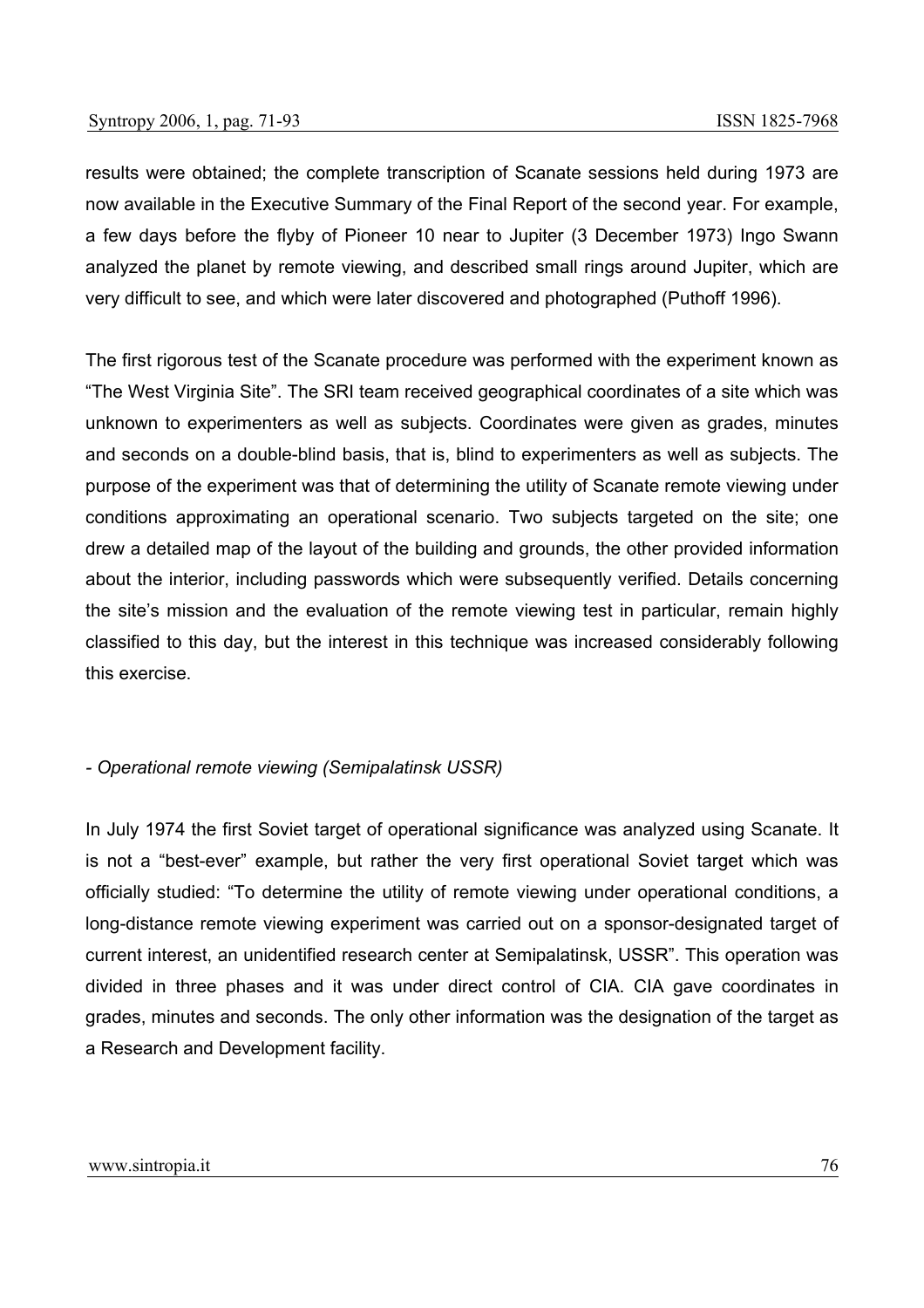



The figure on the left shows the drawing of a construction crane as rendered by intelligence on the site (not available to experimenters until later), and the figure on the right shows the drawing made using Scanate. The description of the multistory crane, a relatively unusual item, was taken as indicative of possible target acquisition. The second phase started with a briefing by CIA relative to specific information of the target which could be verified by intelligence on site, providing the possibility of adjusting the procedure. The third phase was relative to information which could not be verified, but which was of interest.

Puthoff (1974) says that in a period of two weeks many hours of recording and several drawings were produced, but all this material is still classified. A number of specific large structural elements were correctly described. The results contained noise, but were clearly differentiated from the chance results generated by the control subjects.

### *- From research project to multi-client program*

As a consequence of the high quality results produced with *Scanate* interest grew considerably and it led to an ever-increasing number of clients, contracts and tasking, and therefore expansion of the program to a multi-client base, and eventually to an integrated joint-service program under single agency (DIA, Defense Intelligence Agency) leadership.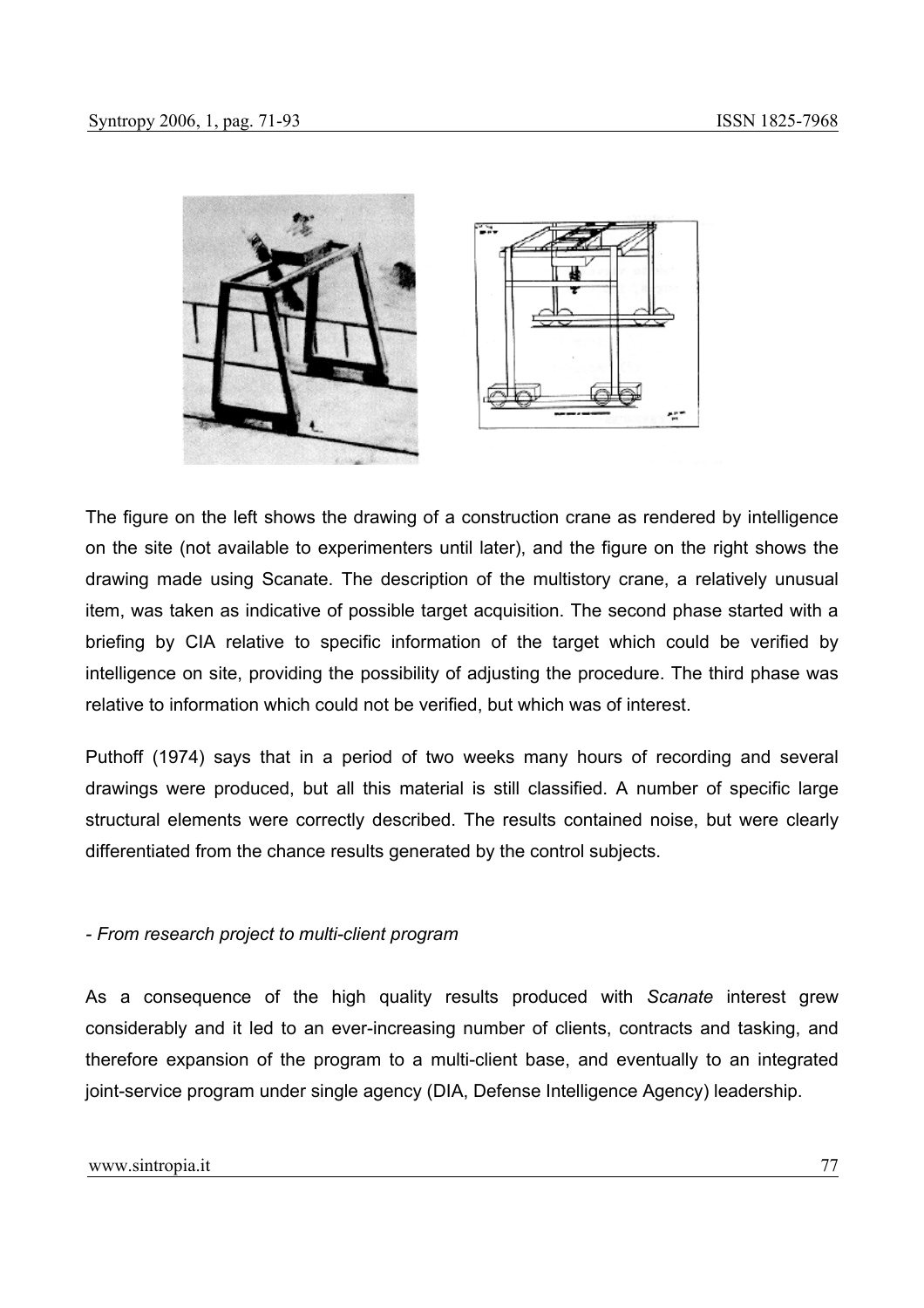Even though the details of the broad range of experiments have not yet been released, summaries of the overall characteristics of remote viewing learned in these studies were published, for example the apparent lack of attenuation of the signal due to seawater shielding (submersible experiments), the amplification of remote viewing performance by use of error-correcting coding techniques (Puthoff 1981, 1984, 1985).

At the end of his article *CIA-Initiated Remote Viewing Program at Stanford Research Institute*, Puthoff writes that "Regardless of one's a priori position, however, an unimpassioned observer cannot help but attest to the following fact. Despite the ambiguities inherent in the type of exploration covered in these programs, the integrated results appear to provide unequivocal evidence of a human capacity to access events remote in space and time, however falteringly, by some cognitive process not yet understood. My years of involvement as a research manager in these programs have left me with the conviction that this fact must be taken into account in any attempt to develop an unbiased picture of the structure of reality".

Some applications of remote viewing have been:

- NASA studies to determine if information in electronics could be acquired by remote viewing.
- Naval Electronic System Command studies to determine changes in remote viewer's brainwave.
- Special US spy plane crash in Zaire for which satellite search yielded no trace.
- American hostages localization in Iran.
- Dozier's localization in Padua after being kidnapped by the Red Brigades in 1981.
- Missile localization.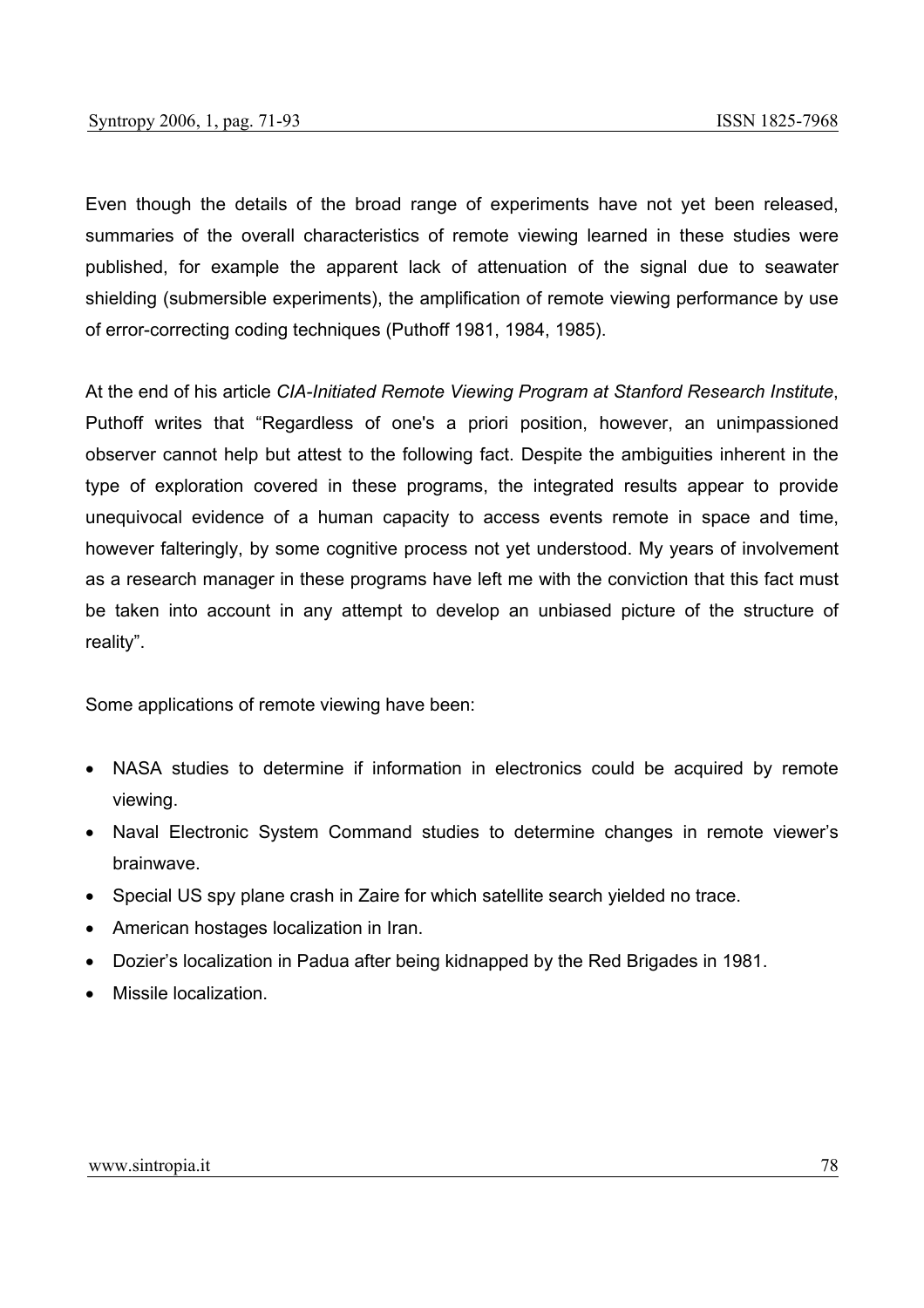# **2. PEAR project**

The Princeton Engineering Anomalies Research (PEAR) program was established at Princeton University in 1979 by Robert G. Jahn, then Dean of the School of Engineering and Applied Science, to pursue rigorous scientific study of the interaction of human consciousness with sensitive physical devices.

In the article "The PEAR Proposition" Robert Jahn and Brenda Dunne (2005) of the University of Princeton describe the broad range of experiments on consciousness-related physical anomalies developed in more than a quarter of a century at the Princeton Engineering Anomalies laboratory http://www.princeton.edu/~pear/.

The establishment of the PEAR program was stimulated by some rudimentary studies involving a microelectronic random event generator (REG) undertaken in an undergraduate independent project supervised by Robert Jahn over the period 1977-79. The aim of the study was to determine if the intentionality of mind could interfere with the Gaussian distribution produced by the REG device, moving the mean of the distribution towards lower values when the intention was that of producing lower values and moving the mean of the distribution towards higher values when the intention was that of producing higher values.

The effects which were observed had error margin (statistical significance) lower than 0.000001 ( $p$ <10<sup>-6</sup>), and raised enigmatic questions about mind/matter relations and pragmatic questions about the implications for technological applications. These topics required more substantial investigation and the PEAR project was started.

In this first experiment the effects were:

- High intentionality→ deviation of mean values towards high values;
- Low intentionality  $\rightarrow$  deviation of mean values towards low values.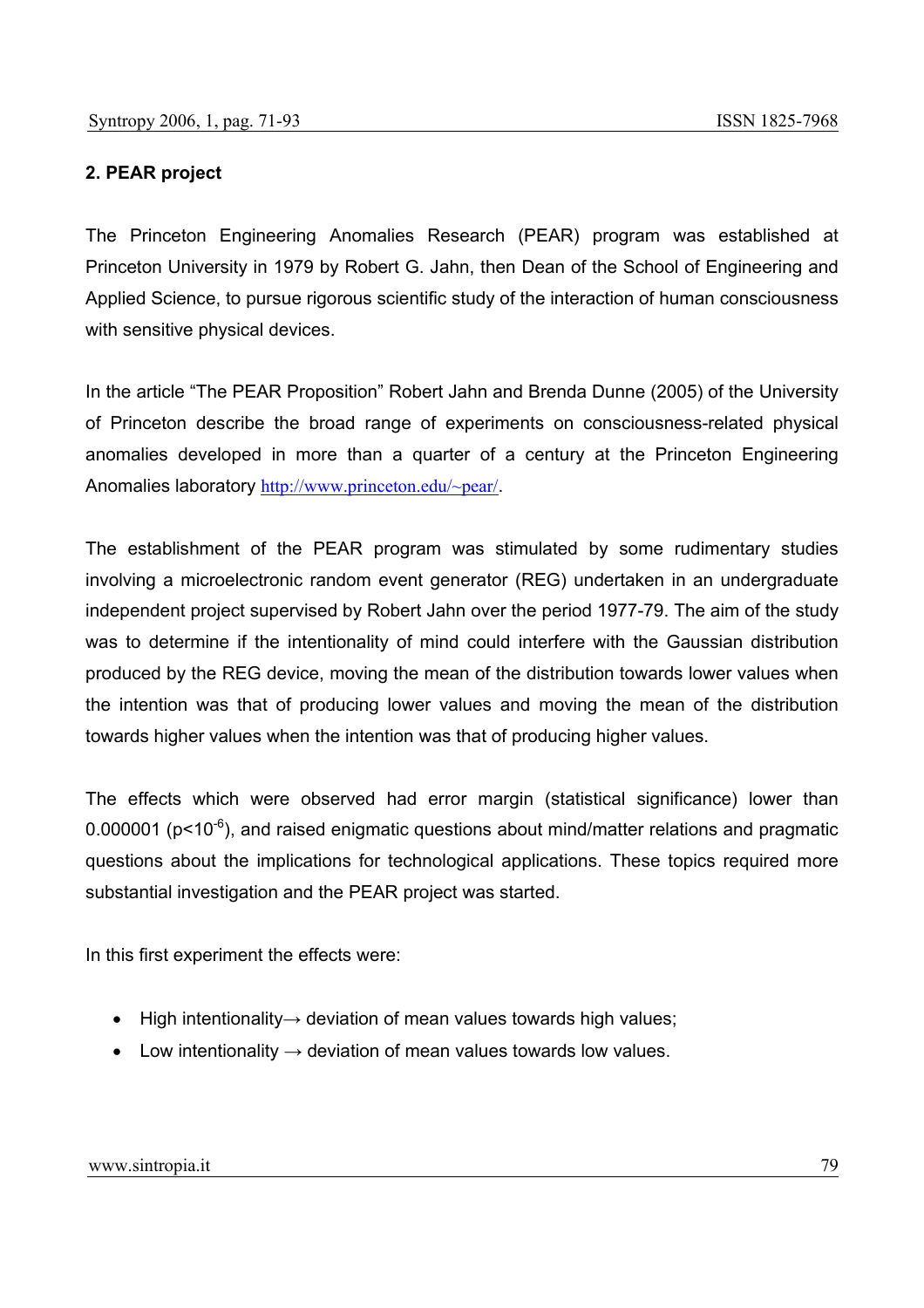These first results raised a huge list of questions:

- 1. could the same subjects continue to produce anomalous results with a high degree of replicability?
- 2. Could other subjects produce similar effects?
- 3. If so, how did their individual results differ?
- 4. Could structural features of their output distributions other than the means be affected?
- 5. What personal characteristics of the operators were relevant?
- 6. What operator strategies or protocol variants were most effective?
- 7. How important was the mode of feedback provided to the operators?
- 8. Were the details of the random source important to the occurrence or scale of the effects?
- 9. What were the spatial and temporal dependencies?
- 10. Could pseudorandom or other deterministic sources be similarly affected?
- 11. What forms of theoretical model could be posed to accommodate such effects?

Over many subsequent years of continuing REG experiments question 1 and 2 were answered affirmatively. The other questions have required subdivision of each of the questions into various subordinate queries, which required dedicated experimental protocols and equipment, which lead to the evolution from local mind/machine experiments to non-local experiments with regard to space and time, as the "off-time" experiments. These experiments have shown that it is possible to interact with physical objects which are far away or temporally distant. It has been proved that the quality of these interactions is independent from the distance of the object. The fact that the object could be temporally distant, up to several days in advance, lead to labeling these experiments as PRP (Precognitive Remote Perception).

The theoretical model proposed in order to accommodate the effects observed in the PEAR experiments have lead to the nonlocality properties of quantum mechanics (Jahn e Dunne 1986) and, until now, these properties have shown to be the only ones capable of interpreting in a satisfactory way the results produced with the PEAR experiments.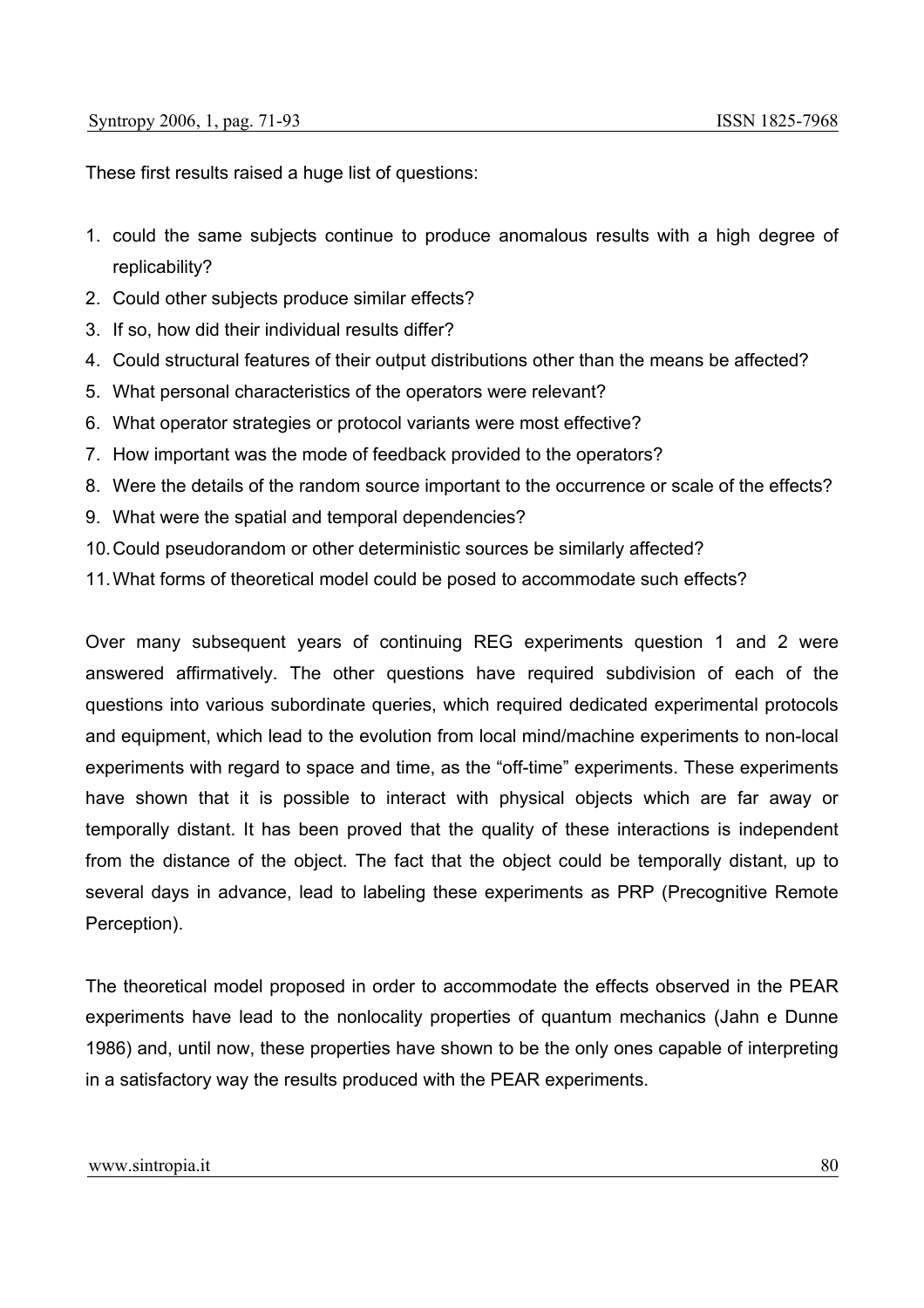Jahn and Dunne underline that the PEAR experiments and the use of quantum physics have met grudging concession of academic freedom, uneasiness in public discussions, but, at the same time private interest by the same people who in public are embarrassed to acknowledge these results (Jahn e Dunne 2005).

Jahn and Dunne say that from time to time numerous individuals from various policy-level offices in the intelligence, defense, basic research, space, legislative, and executive branches have displayed interest in PEAR's work. But PEAR's inability to accommodate classified projects of information, and the commitment to maintain student access and free publication, have restricted these dialogues, and have precluded them as sources of funding. On several occasions high government officials visited the university President to assure him of the pertinence of this program to the nation's long-term interests.

### *- FieldREG experiments and the role of emotions*

Thanks to the evolution of low cost micro-electronics it has become possible to produce cheap and portable REG systems which allow to perform experiments in the most different environments. These experiments are named Field REG and have shown that the interaction mind-machine is much stronger in emotionally resonant environments, while it is weaker in anonymous environments as, for example, laboratory settings (Jahn e Dunne 2005).

FieldREG experiments have led to the discovery of the strong significance of emotions in amplifying the signal of anomalous information. This discovery has lead to the development of experiments in happy, relaxed, colorful environments showing that the signal is enhanced by emotionally positive environments, while anonymous environments tend to reduce the transmission of anomalous information.

Through the "International Consciousness Research Laboratories (ICRL: www.icrl.org) the PEAR project has started to recruit, organize, fund, and activate researchers which share a common interest in the role of consciousness in the establishment of physical reality.

#### www.sintropia.it 81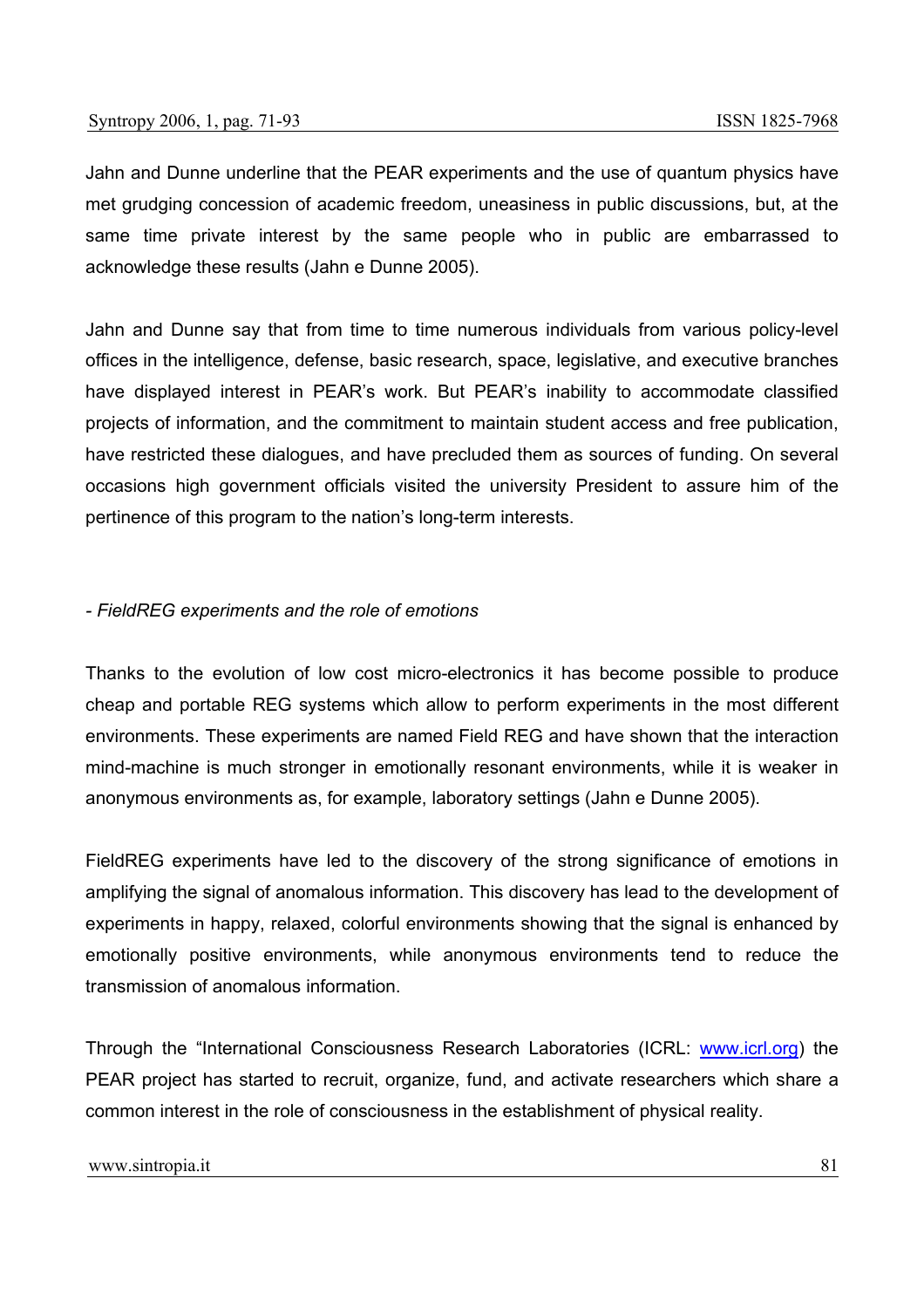Dunne and Jahn underline the fact that the principles of classical deterministic causality do not allow to explain the data obtained with the PEAR experiments and that it is necessary to introduce a new model of causality.

# **3. Experiments of the Cognitive Science Laboratory**

The Cognitive Science Laboratory (http://www.lfr.org/LFR/csl/index.html) is a program sponsored by the US government which in the last 20 years has performed research activities known as Star Gate for intelligence applications. The Cognitive Science Laboratory uses competences from behavioral, psychological and physical sciences in order to:

- Determine which parapsychological phenomena can be validated under strict laboratory conditions.
- Understand their mechanisms.
- Examine the degree to which they might contribute to practical applications.

A library with articles which can be downloaded freely is available at the address http://www.lfr.org/LFR/csl/academic/library.html. Among these articles it is interesting to note "Skin conductance prestimulus response: analyses, artifacts and a pilot study" by James and Spottiswoode (2003) which shows a significant relation (p=0,00054) between anticipated skin conductance (3 seconds) and presentation of photographs with emotional content.

This research on skin conductance before stimuli was suggested by previous studies which showed that the autonomic nervous system responds to stimuli 2-3 seconds before presentation. While the autonomic nervous system response to emotional stimuli is long established, recent research by Radin and Bierman (1997) have shown that skin conductance and other autonomic measures can act as predictors of future experiences. These results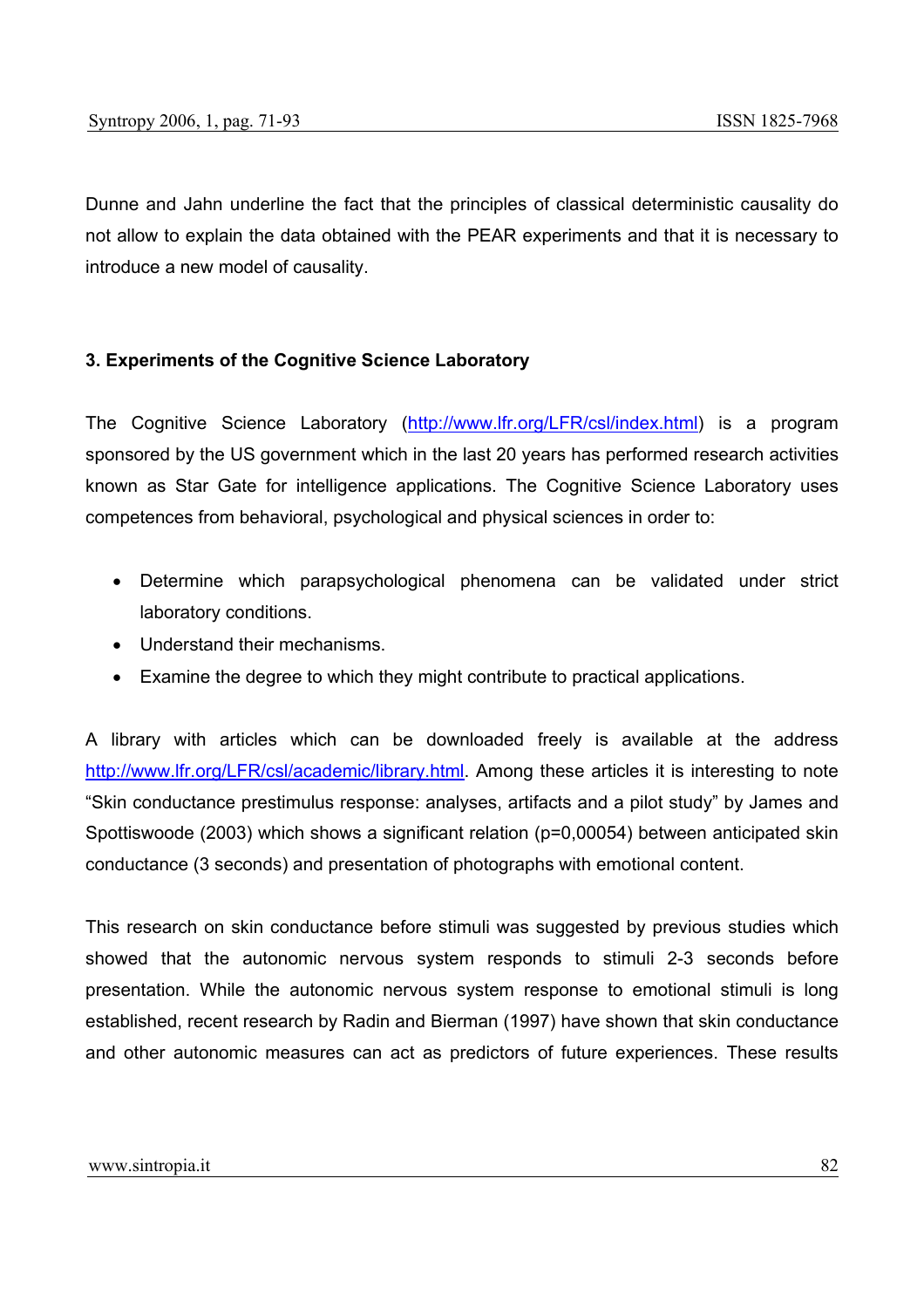have attracted the interest of Parkhomtchouck (2002) and are being investigated by Bierman e Scholte (2002) using fMRI (functional magnetic resonance imaging).

The experiment performed at the Cognitive Science Laboratory had the purpose to control all the potential artifacts such as:

- Cueing. Subtle cues which could allow the participant to know the upcoming stimulus type.
- Expectations. The rate of skin conductance could increase due to stimulus hunger.
- Stimulus generator. Nonrandom anomalies in the stimulus generator which could allow the participant to infer the next stimulus type.
- Programming errors. As errors in data collection or programming codes.
- Participant or experiment fraud.

The conclusion of the authors is that all possible controls were performed and results continued to show a significant relation between pre-stimulus conductance and emotional content of the image.

### **4. Umberto Di Grazia**

Umberto Di Grazia, President of the Consciousness Research Institute (www.coscienza.org) was involved in the US research projects of anomalous information acquisition. I had the pleasure to interview him on the 9th of January 2006.

### *How did your contact with the US projects start?*

I was looking for an organization which was interested to use sensitive people for archeological researches. I had made important discoveries as for example: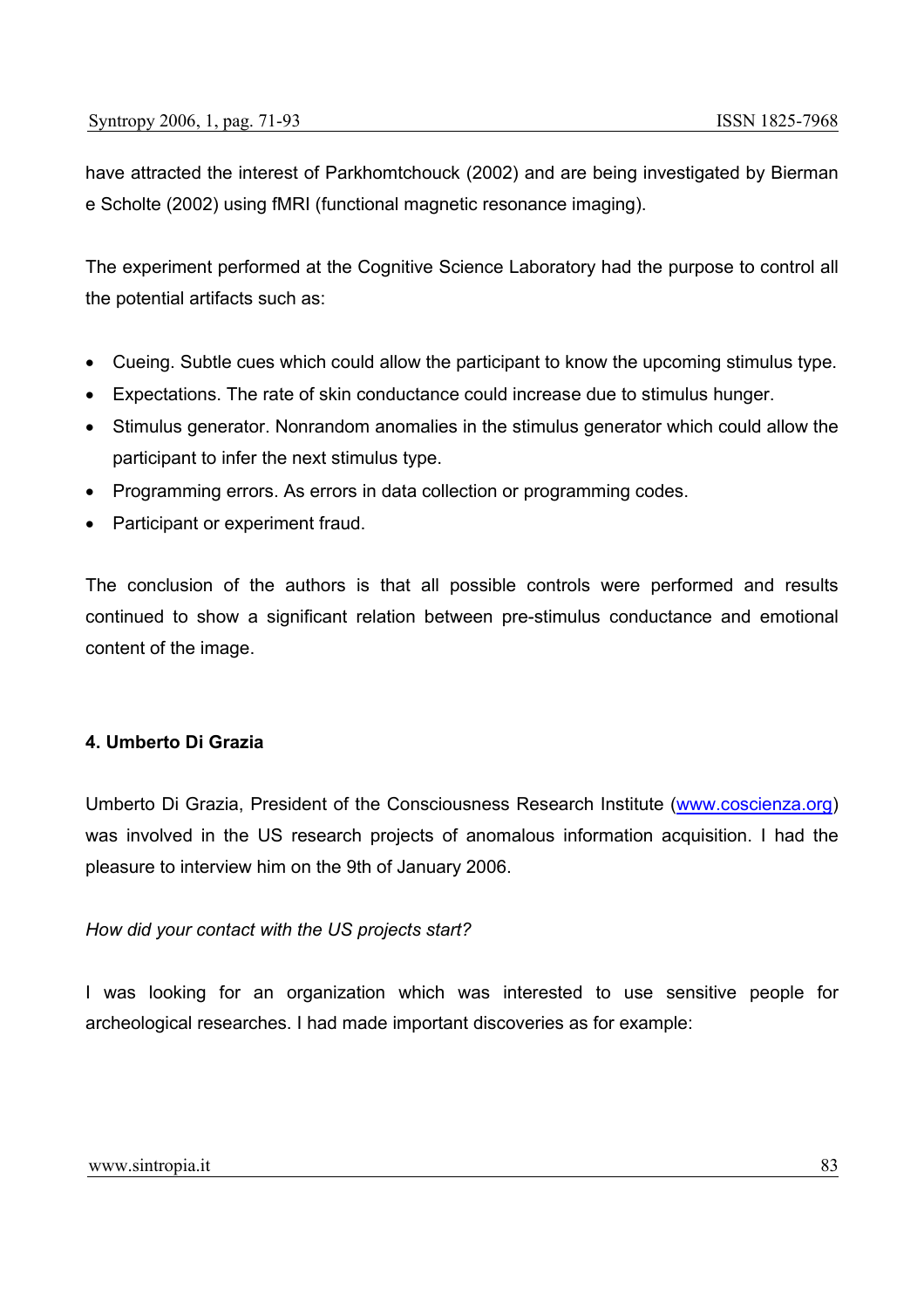- An ancient town, an Italic port, at Pratica di Mare. Professor Castagnoli had been looking for it for years and I found it thanks to sensations, images.
- The remains of ancient Rome between 40 and 105 meters beneath the ground level.

I had read that John Norman Emerson, father of Canadian anthropological archeology, had presented in a congress in the seventies the findings of MacMillan, a tourist guide, who discovered old Indian settlements at a distance, describing the colors, rites and costumes. Then digging on the spot, these old remains were discovered exactly in the point indicated by MacMillan.

I was looking for someone with whom I could do this kind of research, when a friend told me of an Italian, Brando Crespi, who, with Stephan Schwartz, had founded the Mobius. Mobius (http://www.stephanaschwartz.com/home.htm) had already found a Trident submarine which had disappeared.

#### *Your first day at Mobius*

At the beginning of the eighties, I took a plane from New York to Los Angeles. I had little knowledge of English and it was a miracle that I managed to arrive at Los Angeles. As soon as I entered the Mobius small building, I was asked to undergo a test which consisted in a list of names to which I had to answer instinctively. Later I was informed that among these names there were Senators and the directors of CIA and DIA. This test consisted in assessing if I could guess their physical traits, if they were married or not, their habits, and other information of the kind. My descriptions were wrong only in 2 cases out of 200. I guessed 99% of the descriptions, in those conditions, and having just arrived from Italy.

#### *And after that?*

It was a good start. Schwartz involved me in all the experiments that Mobius was performing. For example, someone was killed, I received a personal object, and something similar was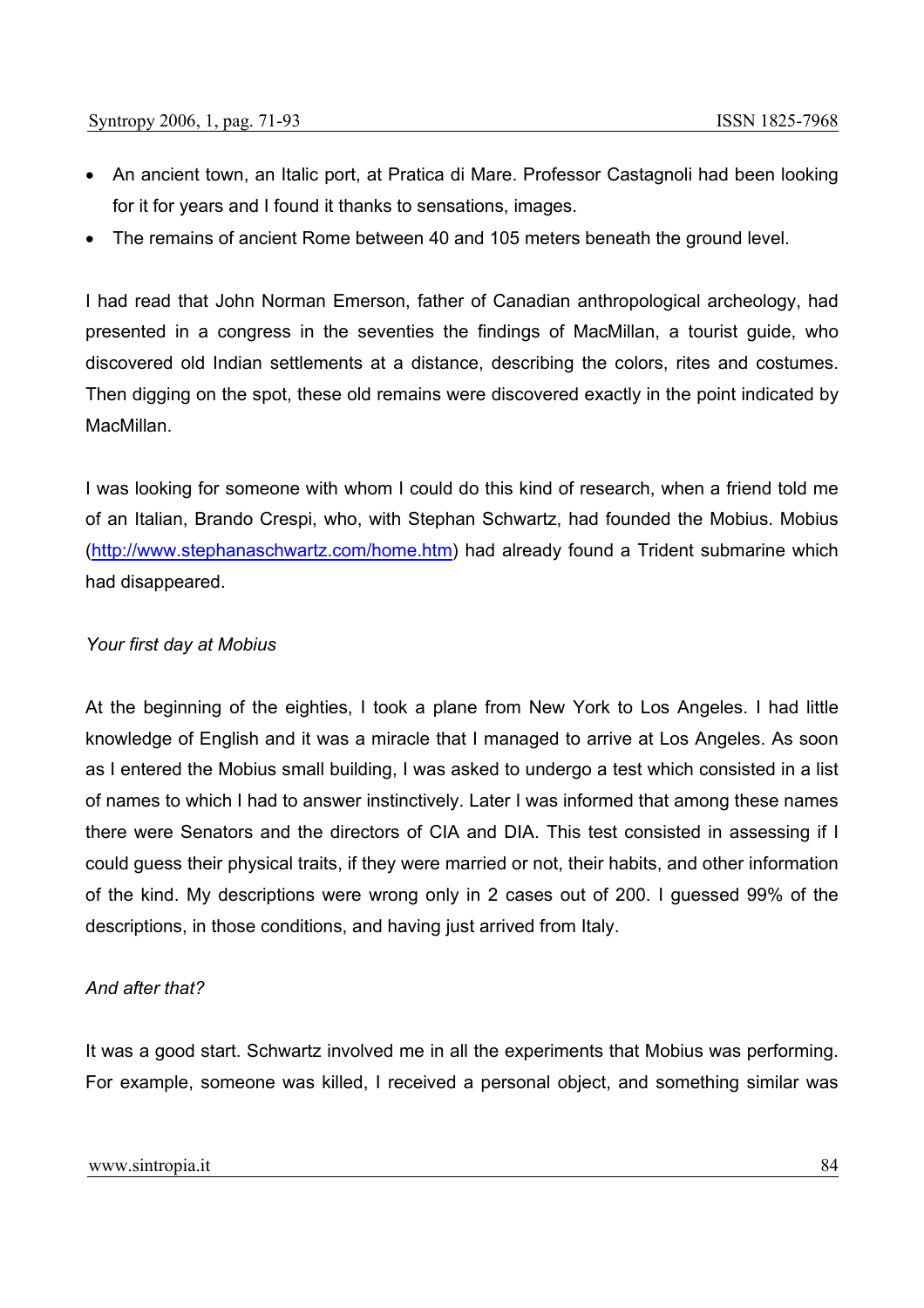sent to the other 8-11 persons involved in the project, which I did not know. The team was of 8-11 subjects, referred with labels as R6, R9. Each subject gave the information following a questionnaire, and Mobius analyzed these answers. After years of activity they had discovered that each one of us had the right information, but in giving it we distorted it. The work of Mobius consisted in studying and eliminating the distortions in the information. Distortions could be spotted thanks to the use of particular words, particular signs in the drawings. Thanks to these correction techniques the information produced by Mobius was very accurate and reliable. Questionnaires were similar for all the subjects. For example, in the case of a ship, built with special materials, which had disappeared, the questionnaire asked the names of the people involved, the location of the ship, the new name, the ports in which it could be found and the exact dates.

#### *Was this program different from the one directed by Puthoff?*

Totally different. Puthoff was interested in reaching statistically significant results. Between 1978 and 1988 all the military operations supervised by CIA were followed by Targ which started the Star Gate project. One thing is saying what everyone says, and another thing is to be involved in real operations. For example operations, now public, in which we found Russian spy planes and biochemical facilities.

When you receive a map, in a sealed envelop, with no reference to a part of the world, with no names of towns, but only with the outline of the border, and you are asked to indicate a point, which means making a hole in the map using a needle, and then they go there and find what they were searching for, I do not think someone can say that it was just a joke. From here, from this table, I spotted a relict in the Bermudas, and the error was of just 6 meters. Then when I became conscious again I was the first to wonder how it was possible.

These experiments are extremely demanding: you see information, dates, shapes, you draw, you try to understand and locate the information: sea, lake, mountain, railway, signals.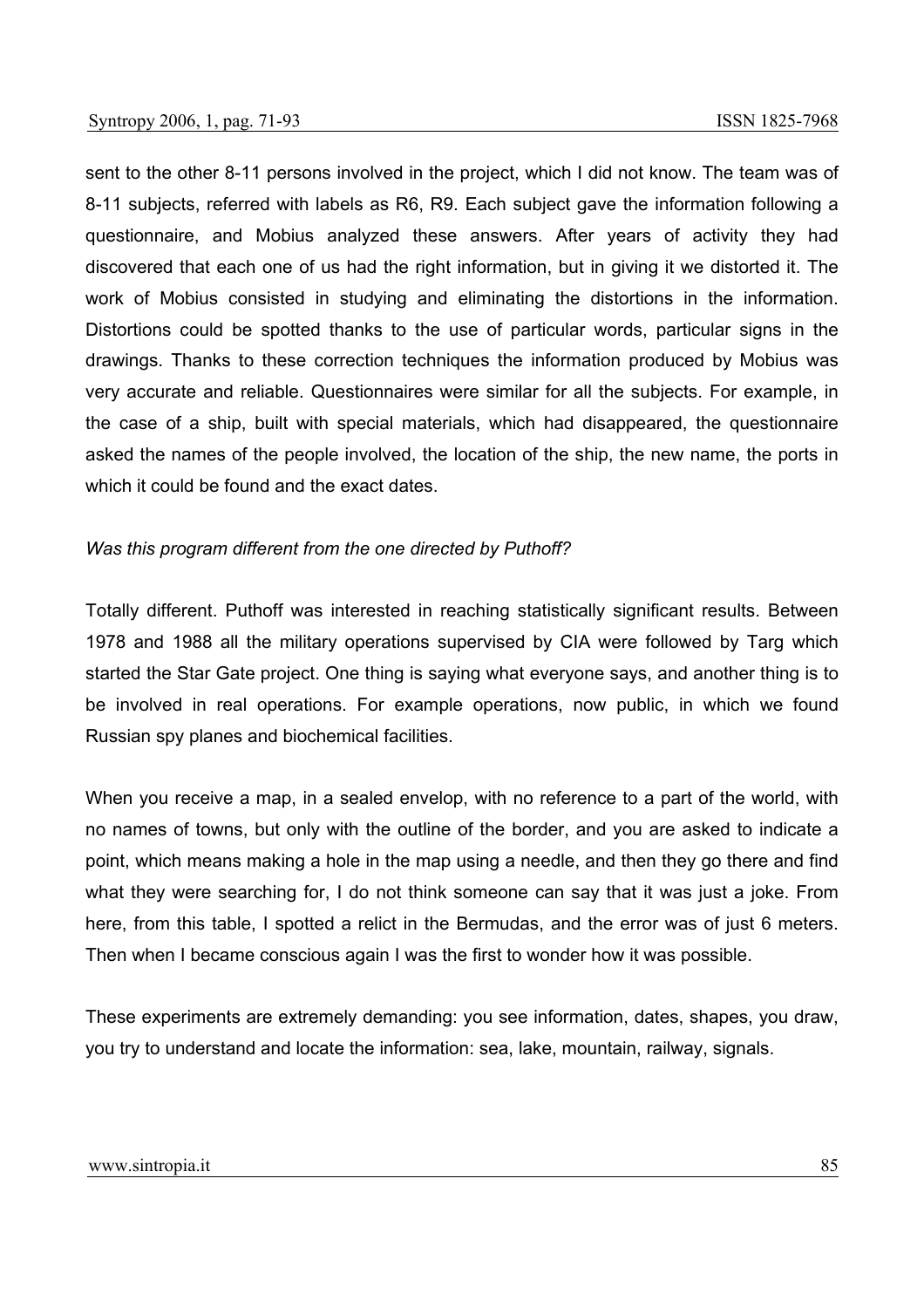#### *Which is the role of emotions?*

What brings attention to a place are the emotions which people felt or will feel in that place. I have been studied by many scientists: Servadio, Massimo Inardi, Piero Calcioli. Many reached the conclusion that I feel quakes because my grandmother was involved in the seaquake of Messina; she lost everything and she remained buried for 15 days. It was a miracle. What takes you to an event are emotions, the suffering of people in the past or in the future. Suddenly I find myself in the event, not knowing what it is, but just knowing that something is going to happen, but not knowing what. If I see the sea I know that the event is relative to an earthquake. Emotions, feelings, attract me in a place and then images start to appear. If during one of these experiences I see a town which I know, for example Pisa, Genoa, or other places I know, I can immediately say where the event will occur. If I do not know the city or the place, I then have to get information that I am now used to remember as soon as I come out from this anomalous state. I have always allowed researchers to study me. For example professor Maciotti studied me for 3 years and has published a book which is now used in the faculty of sociology. I have been studied by psychiatrists, for example Iovine, and specialists.

#### *Which technique do you use?*

Biostimulation. When I started doing these works I had a group named "Dimensione Uomo", joined by the director of the synchrotron of Frascati, the director of the astronomical observatory of Monte Mario. In all we were almost 200 very motivated people. With Mario Bruschi, professor of physics at the University of Rome, we tested biostimulation working on more than 3,000 people. We obtained results, which reached high statistical significance, and which tell that each person receives "anomalous" information.

#### *Which is the difference between remote viewing and out of body experiences (OBE)?*

Remote viewing is a technique during which you remain conscious, and you try not to deform with logic what you feel. OBE, instead, requires the separation of the energy from the body. During OBE my body is paralyzed, collapses, and then I travel. This trip is like moving in the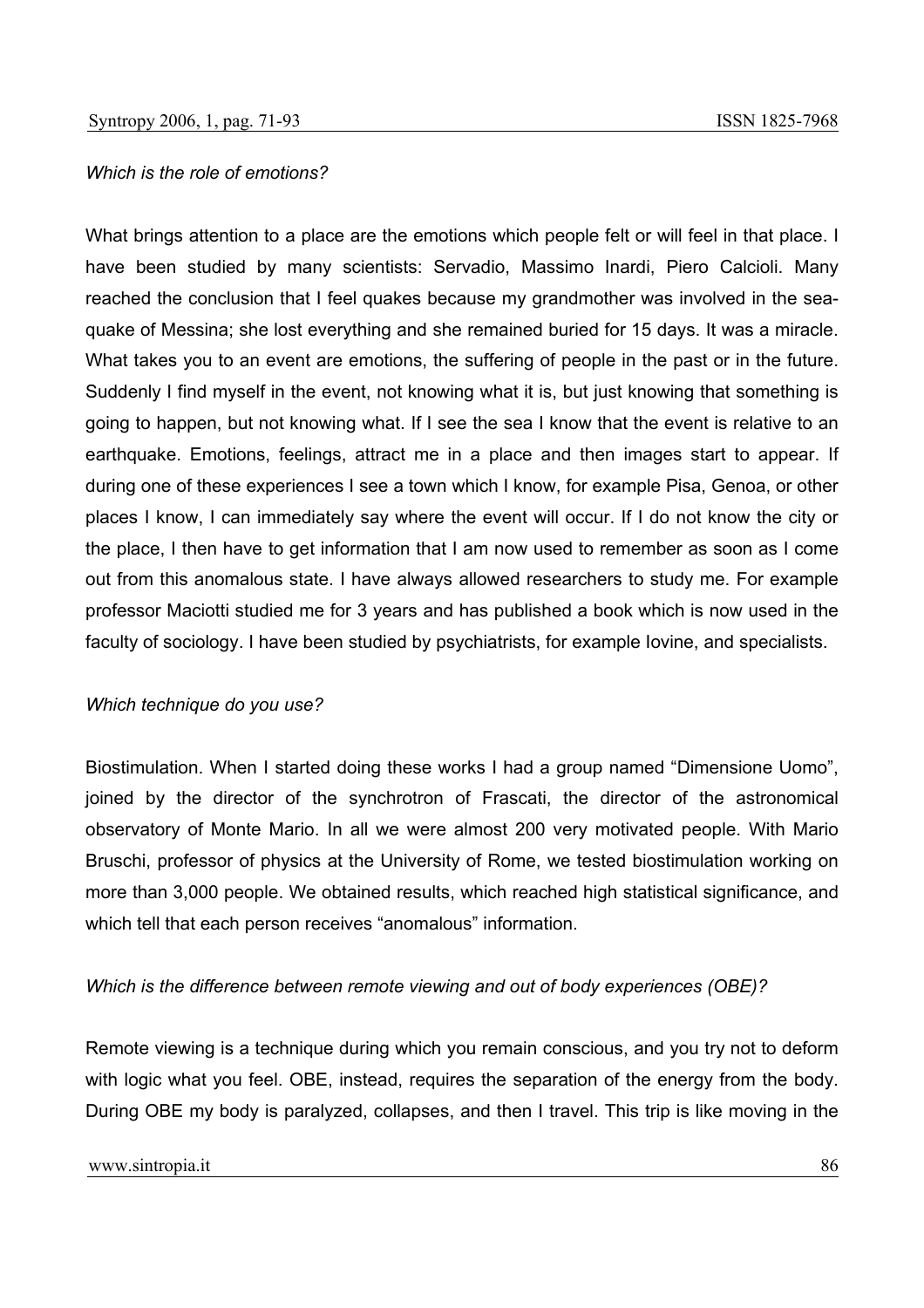dark, extremely fast. Then I slow down and stop. When I stop I see like at night time, I do not see colors or shapes. When I identify myself I start seeing the colors and I can start telling where I am. When this energy expands and goes away from me, my heart slows, my body becomes cold, and my heart beats are nearly imperceptible. For years I used to wear a medal with written on "If I look dead I am still alive". These situations are dramatic, they are not games.

When OBE are done under command "go and see this…, what will happen…, where are the American hostages in Teheran held?…" it is a different thing. I first need to work on my motivations. When an OBE is ordered a conflict always arises. Therefore the first part of the technique is aimed to bring motivation and energy. Each one of us, I am talking of these 11 persons in the world, uses different techniques to persuade himself that it is possible and necessary to receive this information.

# *How do you recognize an OBE from a dream?*

OBE is usually programmed. When it happens during a dream there is a jump: I feel the emotions of the people. In the dream I feel only my emotions. If I feel scared during a dream I can stop dreaming, during OBE it is impossible. Until the message is acquired I am forced in the situation.

### *Why was the project terminated in 1995?*

The reason for these projects comes from Russian. Since Stalin, Russia spent huge sums in this field which they named psychotronic, in order to avoid any reference to religion, parapsychology or philosophy.

In the States the biggest projects were given to Mobius and Targ. These projects led to a technology which no longer requires the presence of gifted humans.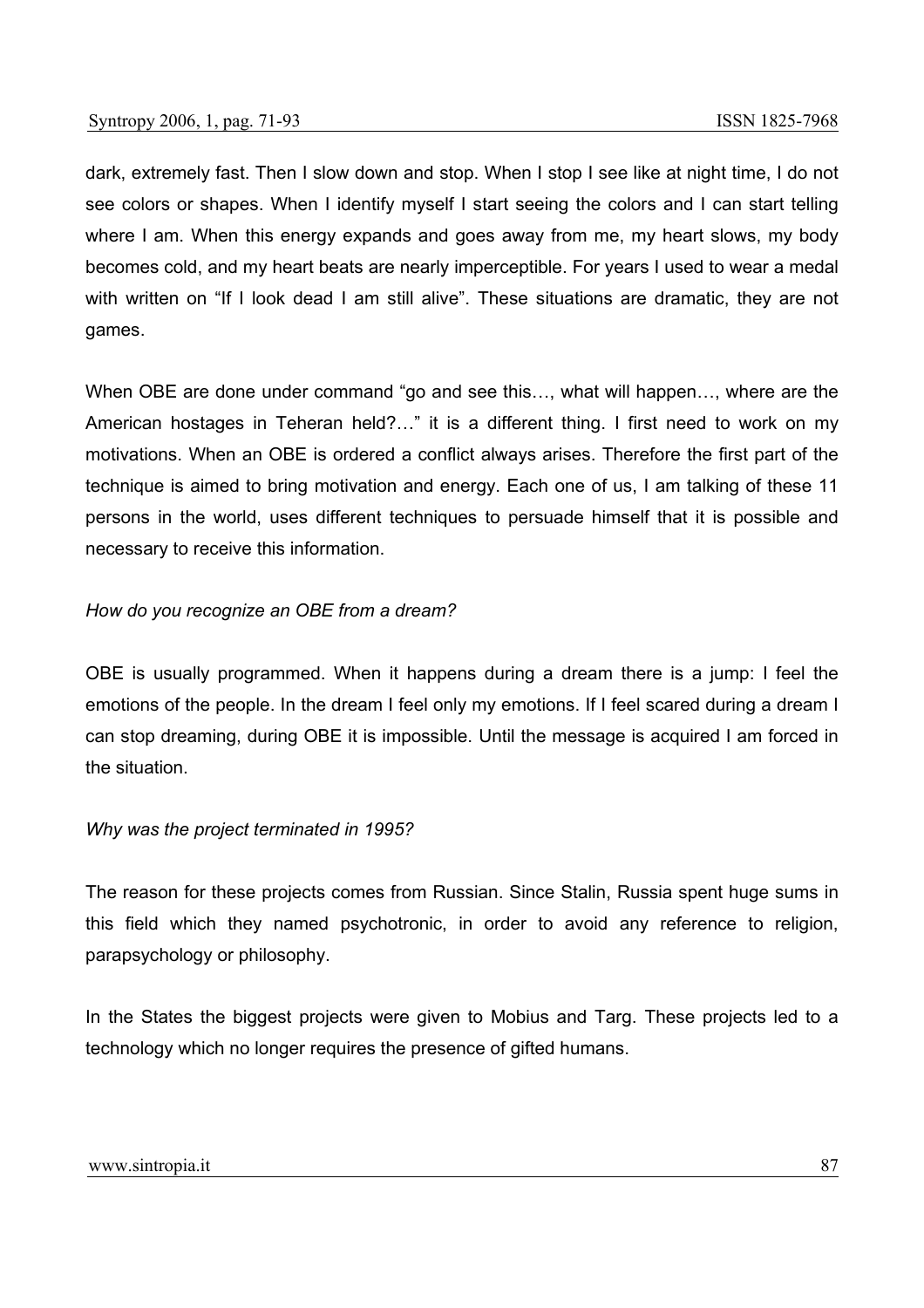I have been invited by KGB to go to Moscow to see the technologies which the Soviets developed in order to amplify the signal.

When projects are ended it means that the goal has been reached, and that they continue under other forms and that they do not want any publicity. In the seventies we witnessed what we all know, now they just do not want other people intruding in these projects.

What annoys me most, apart from those people who just talk without knowing anything about these projects, is that in the seventies all these things had been well defined at all levels: physical, anthropological, sociological. Then something happened, and the attention of people has been moved down, somewhere else, and now we are starting back to what had already been said 30 years ago. It seems as if we are always starting again, while other people are moving away from these mechanisms, like Brian Josephson (Nobel prize 1973 for physics: http://www.tcm.phy.cam.ac.uk/~bdi10/), and carrying on silent research works. Who do we have to convince?

### *Does a conflict exist between two paradigms?*

Yes, more than ever. I don't like the term "holistic" for the new paradigm, I much more prefer the expression "science of consciousness" which Brian Josephson has coined in his studies, and which implies the integration of mind and matter, which was proved by the experiments of the University of Princeton (http://www.princeton.edu/~pear/). What has been discovered is that nothing is fixed. The new paradigm does not see matter as an objective, fixed entity, but as an aggregation of energy, which is in constant transformation, with no separation between matter, consciousness and spirituality. The new paradigm sees consciousness everywhere.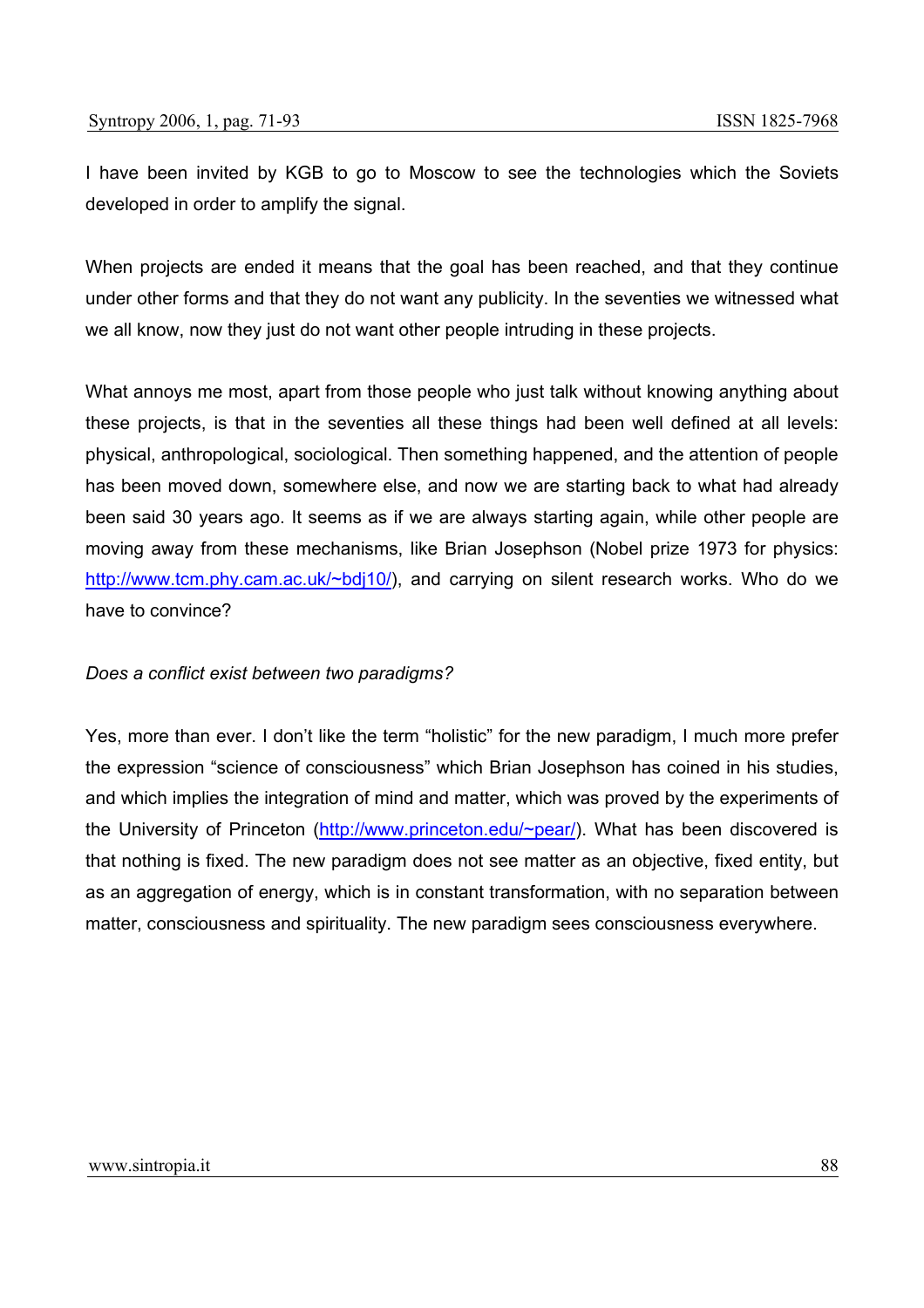### **5. The role of emotions**

In the previous paragraphs the role of emotions in the anomalous flow of information was underlined by:

- Umberto Di Grazia who stated that "*what brings my attention to a place are the emotions which people felt or will feel in that place*".
- Jahn and Dunne of the PEAR project of the University of Princeton found that FieldREG experiments are affected by the emotional resonance of the place which amplifies the anomalous transmission of information. For example in PRP (Precognitive Remote Perception) experiments in which information move backwards from the future to the past.
- James and Spottiswoode in "Skin conductance prestimulus response: analyses, artifacts and a pilot study" of the Cognitive Science Laboratory show that the autonomic nervous system responds to emotional stimuli 2-3 seconds before the presentation.
- Puthoff (1985) shows that it is possible to produce predictive information which moves backward in time.

These examples of space and time nonlocality added to EPR experiments and to the big variety of evidence of anomalous phenomena in quantum physics prove the necessity of a different model of causation which requires the negative solution of Dirac's equation.

It is interesting to note the relation between these anomalous phenomena, negative energy, anticipated information, living systems and emotions. Luigi Fantappiè had already underlined these relations in 1942 when he noted that the mathematics of Dirac's negative solutions led to state that "syntropy" is felt as emotions: *"Let us conclude by looking at what we can say about life. What makes life different is the presence of syntropic qualities: finalities, goals, and attractors. Now as we consider causality the essence of the entropic world, it is natural to consider finality the essence of the syntropic world. It is therefore possible to say that the essence of life are the final causes, the attractors. Living means tending towards. But how are these attractors experienced in human life? When a man is attracted by money we say he*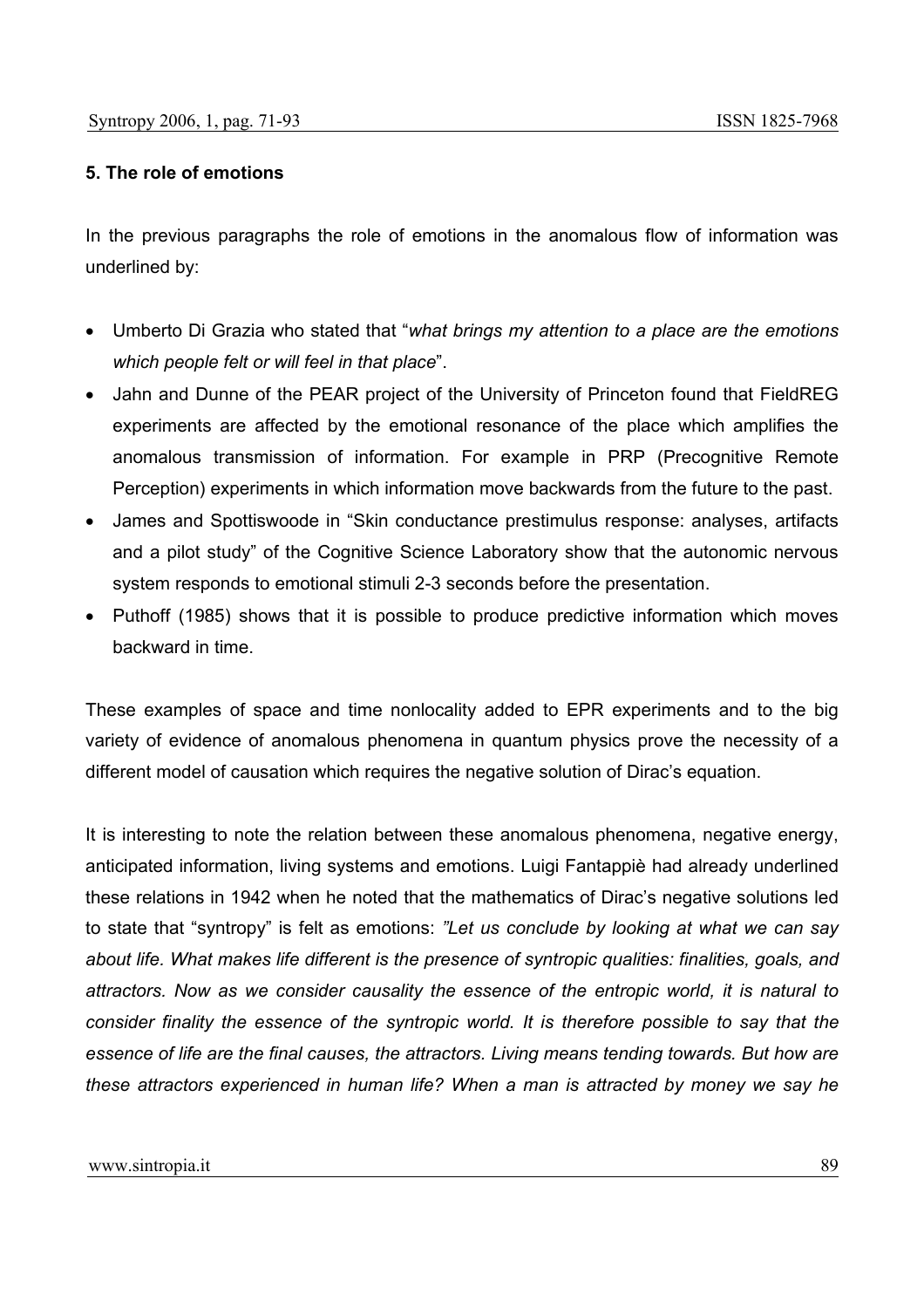*loves money. The attraction towards a goal is felt as love. We now see that the fundamental law of life is this: the law of love. I am not trying to be sentimental; I am just describing results which have been logically deducted from premises which are sure. It is incredible and touching that, having arrived at this point, mathematical theorems start speaking to our heart!*" (Fantappiè 1942).

A duality arises among:

- Rationality, which is the consequence of information arriving from the past: memory, past causes;
- Emotions, which are the consequence of information arriving from the future: finalities, attractors, motivations.

Blaise Pascal (1623-1662), one of the greatest scientists of his time, underlined that "*the heart has its reasons of which reason knows nothing*". Now, with the discovery of negative energy and of the causes located in the future it is possible to understand, under a new light, this quotation from Pascal: information from the future talks to the heart (emotions), and therefore rationality which is based on past information is not capable to investigate the reasons of the heart.

In 1928 Dirac, with his famous equation, suggested the existence of a universe, for us invisible, made of antimatter and waves which flow backwards (Coughlan e Dodd 1984). The discovery of this negative energy and of a form of causation which for us is invisible because it is placed in the future (attractors), opens the way to a radical change of paradigm.

Changes of paradigm have always been opposed as they require the evolution from intuitive knowledge, based on everyday experience, to counter-intuitive knowledge based on a more profound knowledge of the laws which govern the universe.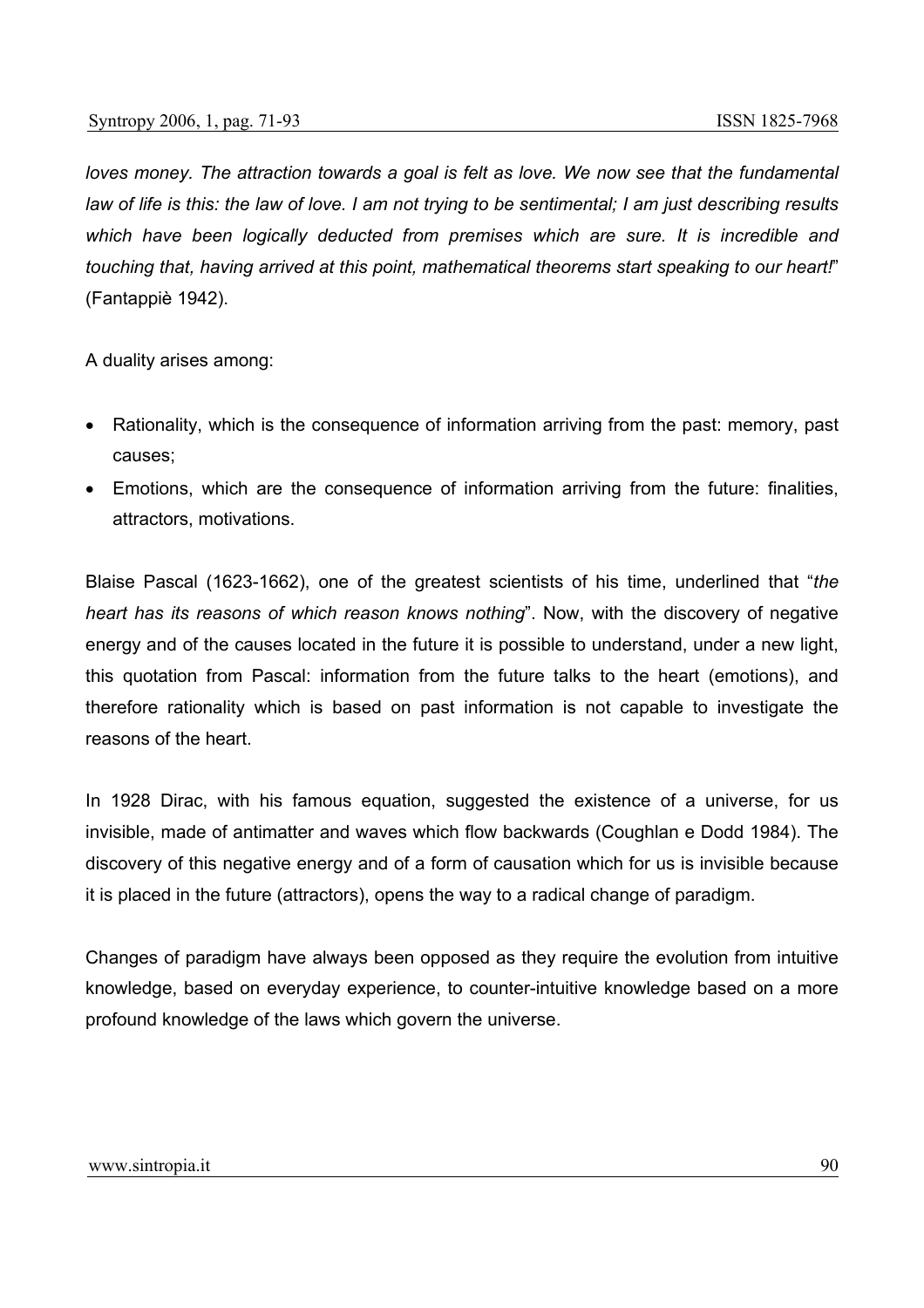For example, the conflict which opposed in the XVI century the Aristotelians and Galileo who proposed the new paradigm based on scientific observation is famous. The old paradigm was based on the intuitive everyday experience that the Sun moves around the Earth. This intuitive knowledge led to a dramatic refusal of the new paradigm which showed facts which could not be accepted for their implications. For example the fact that Earth rotates around the Sun and that the Sun shows dark spots. Today we are facing a similar situation. Everyday experience leads to refuse Dirac's negative energy solution, but facts show that this solution is correct.

The new paradigm that is now taking shape starts from a new understanding of time, which overcomes the intuitive experience of absolute moments which flow from the past to the future. This new paradigm which is rooted in the dual solution of Dirac's equation, and is proved by the anomalous finding discussed in this paper, implies the passage from:

- 1. deterministic causality to supercausality;
- 2. a mechanical universe to a universe which is based on free will, where this constant process of choice plays a key role in the evolution of the universe;
- 3. from a universe limited by the speed of light to a universe in which information can travel instantaneously through space and time;
- 4. from an analytical science to an holistic science.

Although Newtonian physics apply to objects moving at modest speeds on the surface of the Earth, the framework has now shifted radically. Today "quanta" are known to be intrinsically and instantly "entangled" with each other, creating subtle strands of connection that span the cosmos. The idea of instant and intrinsic connection goes back to the concept of entanglement advanced by Erwin Schrödinger in the 1930s. Physicists have accepted the strange fact that all quanta in the universe, in particular those that share, or have ever shared, the same quantum state, are intrinsically entangled with each other. This means that in its totality the physical universe is an intrinsically and instantaneously interconnected whole—a far cry from the Newtonian universe and laws.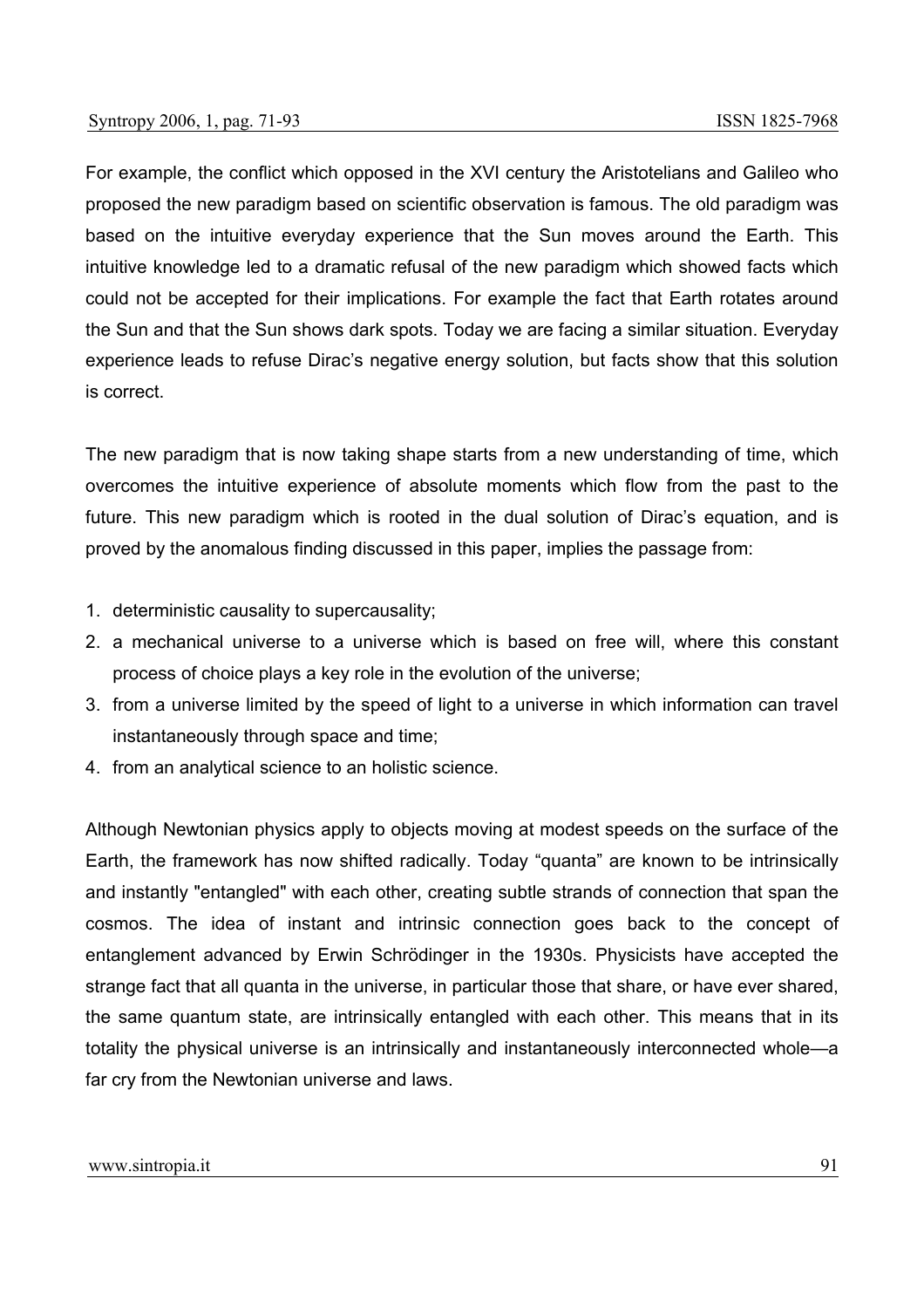#### **Notes**

Aspect A. (1982), Dalibard J., Roger G. *Experimental tests of Bell's theorem using time-varying analysers*, Phys. Rev. Lett. 49, 1804.

Baggott J. (2003), *Beyond measure*, Oxford University Press, p. 171.

- Barrett M. D. (2004), Chiaverini J., Schaetz T., Britton J., Itano W. M., Jost J. D., Knill E., Langer C., Leibfried D., Ozeri R. e Wineland D. J. *Deterministic quantum teleportation of atomic qubits*, Nature 429, 737 (17 giugno 2004).
- Bierman D.J. e Radin D.I. (1997), *Anomalous anticipatory response on randomized future conditions*. Perceptual and Motor Skills, 82, 689-690.
- Bierman D.J. e Radin D.I. (1998). *Conscious and anomalous non-consciuos emotional processes: A reversal of the arrow of time?* In Toward a Science of Consciousness, Tucson III (pp. 367-386) Cambridge, MA: MIT Press.
- Bruschi M. (1989), *Esperimento di Acquisizione di Informazioni Attraverso Canali Non Convenzionali*, 1989. http://www.coscienza.org/esperimentoESP1.htm
- Bierman D.J. e Scholte H.S. (2002) *Anomalous anticipatory brain activation preceding exposure of emotional and neutral pictures*. 45th Annual Convention of the Parapsychological Association, Paris, France, August 5-8 (pp. 25-36).
- Bisaha J. P (1979). e Dunne B. J., *Multiple Subject and Long-Distance Precognitive Remote Viewing of Geographical Locations*, in Mind at Large, di Tart C. T., Puthoff H. E. e Targ R. (Praeger, New York, 1979), p. 107.
- Coughlan G.D., Dodd J.E. (1984), *The ideas of particle physics*, Cambridge University Press, 1984, p. 26.
- DIA (1978), *Paraphysics R&D Warsaw Pact (U), DST-1810S-202-78*, Defense Intelligence Agency (30 March 1978).
- Dunne (1979)and Bisaha J. P. *Precognitive Remote Viewing in the Chicago Area: a Replication of the Stanford Experiment*, J. Parapsychology 43, 17 (1979).
- Fantappiè L. (1993), *Conferenze Scelte.,* Di Renzo Editore, Roma 1993, p. 50.
- Jahn R. (1982), *The Persistent Paradox of Psychic Phenomena: An Engineering Perspective*, Proc. IEEE 70, 136 (1982).
- Jahn R. (1986) e Dunne B. J., *On the Quantum Mechanics of Consciousness with Application to Anomalous Phenomena*, Found. Phys. 16, 721 (1986).Kafatos M. (2001) e Nadeau R., The Non Local Universe, Oxford University Press, 2001.
- Jahn R. (1987) e Dunne B. J., *Margins of Reality,* Harcourt, Brace e Jovanovich, New York, 1987.
- Jahn R. e Dunne B. (2005) *The PEAR Proposition*, Journal of Scientific Exploration, Vol. 19, 2, 195–245, 2005. www.princeton.edu/~pear/Allen\_Press/PEAR%20Proposition.pdf